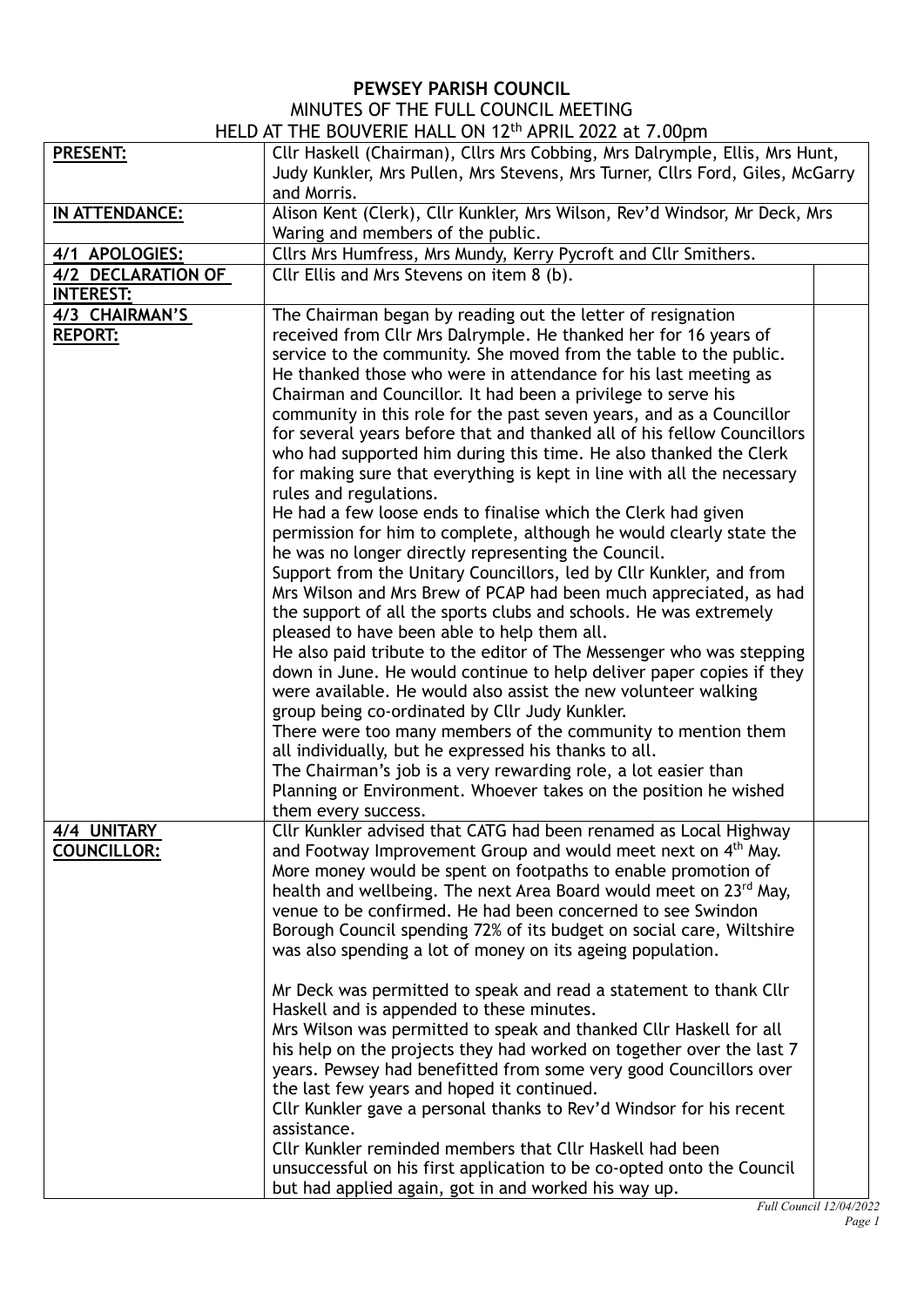|                                              | He said there were 3 types of Chairman to serve under; one that<br>took the name only with little work, one that would delegate and<br>one that likes to roll their sleeves up and get involved. Cllr Haskell                                                                                                                                                                                                                                          |           |
|----------------------------------------------|--------------------------------------------------------------------------------------------------------------------------------------------------------------------------------------------------------------------------------------------------------------------------------------------------------------------------------------------------------------------------------------------------------------------------------------------------------|-----------|
|                                              | was a very dedicated Chairman who worked with people in the<br>community. He wished him good luck and hoped he would continue                                                                                                                                                                                                                                                                                                                          |           |
|                                              | to be involved with some projects. The next person would have a<br>tough act to follow.<br>Cllr Haskell thanked everyone for their kind words, he would miss                                                                                                                                                                                                                                                                                           |           |
|                                              | being involved but felt it was time to step aside.                                                                                                                                                                                                                                                                                                                                                                                                     |           |
| 4/5 POLICE MATTERS:                          | Cllr Haskell had nothing to report. Cllr Ford had been advised of a<br>homeless person camping in the scrubland adjacent to Old Hospital<br>Road. He had been made aware of concerns but upon visiting the<br>person they appeared to be well. Cllr Ford advised them they were<br>camped on private land and not to set fires. The police had been<br>informed in case of welfare issues.<br>Speedwatch: Cllr Mrs Humfress was not present to report. |           |
| 4/6 MINUTES OF THE                           | All being in agreement, the minutes of the meeting held on 8 <sup>th</sup> March                                                                                                                                                                                                                                                                                                                                                                       |           |
| <b>LAST MEETING:</b>                         | were signed as a true record, by the Chairman.                                                                                                                                                                                                                                                                                                                                                                                                         |           |
| 4/7 ADOPTION OF<br><b>MINUTES SINCE LAST</b> | Cllr Mrs Hunt proposed acceptance of the minutes of the Planning<br>Committee meeting held on 16 <sup>th</sup> February, seconded Cllr Morris, 12                                                                                                                                                                                                                                                                                                      |           |
| <b>MEETING:</b>                              | for, 1 abstention.                                                                                                                                                                                                                                                                                                                                                                                                                                     |           |
|                                              | Cllr Haskell proposed acceptance of the minutes of the Environment<br>Committee meeting held on 2 <sup>nd</sup> February, seconded Cllr Judy Kunkler,<br>8 for, 4 abstentions.                                                                                                                                                                                                                                                                         |           |
| 4/8 FINANCE:                                 | a) Balance in Current account £117,589.61 Instant Reserve account<br>£46,752.61, Lloyds Business Account £60,713.00, Nationwide Savings<br>Account £85,168.52, Cambridge Building Society £85,000, Unity Trust<br>Savings Account £85,051.35.                                                                                                                                                                                                          |           |
|                                              | b) Payments, as listed were proposed for approval by Cllr Mrs                                                                                                                                                                                                                                                                                                                                                                                          |           |
|                                              | Stevens, seconded Cllr Ellis, all in favour.                                                                                                                                                                                                                                                                                                                                                                                                           |           |
|                                              | c) The quotation would be considered under agenda item 17.<br>d) Petty Cash - opening balance £39.45, consumables £2, balance                                                                                                                                                                                                                                                                                                                          |           |
|                                              | £37.45.                                                                                                                                                                                                                                                                                                                                                                                                                                                |           |
|                                              | e) Cllr Mrs Stevens advised this was progressing with input awaited                                                                                                                                                                                                                                                                                                                                                                                    | MH/       |
| 4/9 ADOPTION OF                              | from Cllr Mrs Hunt and Cllr Smithers. For circulation in due course.<br>The Terms of Reference for Planning, Environment and Finance had                                                                                                                                                                                                                                                                                                               | <b>MS</b> |
| <b>COMMITTEE TERMS OF</b>                    | been circulated. Cllr Stevens proposed adoption, seconded Cllr                                                                                                                                                                                                                                                                                                                                                                                         |           |
| <b>REFERENCE:</b>                            | Morris, all in favour.                                                                                                                                                                                                                                                                                                                                                                                                                                 |           |
| 4/10 YOUTH PROJECTS:                         | Cllr Ellis had circulated a report prior to the meeting. Progress was<br>being made, having met with the headteacher of Pewsey Vale School                                                                                                                                                                                                                                                                                                             |           |
|                                              | to discuss the possibility of using the old Outback premises as a<br>youth café. They would meet again after Easter to consider a service                                                                                                                                                                                                                                                                                                              |           |
|                                              | level agreement with the school. Worked continued closely with                                                                                                                                                                                                                                                                                                                                                                                         |           |
|                                              | Community First with training and DBS checks already taking place.                                                                                                                                                                                                                                                                                                                                                                                     |           |
|                                              | A youth engagement day was being proposed for $8th$ August with lots<br>of different activities to encourage young people to attend. The club                                                                                                                                                                                                                                                                                                          | <b>KE</b> |
|                                              | would be focussed towards Y7-Y9 age group with the intention of                                                                                                                                                                                                                                                                                                                                                                                        |           |
|                                              | creating their own young leaders and volunteers.                                                                                                                                                                                                                                                                                                                                                                                                       |           |
|                                              | Cllr Haskell thanked her for all the effort being made. Mrs Wilson<br>congratulated the efforts being made with every accolade deserved.                                                                                                                                                                                                                                                                                                               |           |
| 4/11 WHEELED SPORTS:                         | Cllr Mrs Hunt reported slow progress was being made. A questionnaire                                                                                                                                                                                                                                                                                                                                                                                   |           |
|                                              | and poster had been designed by Cllr Smithers and would be                                                                                                                                                                                                                                                                                                                                                                                             | <b>MS</b> |
|                                              | distributed to all interested parties, schools, businesses and online.                                                                                                                                                                                                                                                                                                                                                                                 |           |
|                                              | Quotations were being sought for land, utilities, tree and<br>topographical surveys at Broomcroft Rd.                                                                                                                                                                                                                                                                                                                                                  |           |
| 4/12 COMMUNITY LAND                          | Cllr Haskell advised that Green Accord had pulled out of the                                                                                                                                                                                                                                                                                                                                                                                           |           |
| <b>TRUST:</b>                                | development, the search for another housing association was top                                                                                                                                                                                                                                                                                                                                                                                        |           |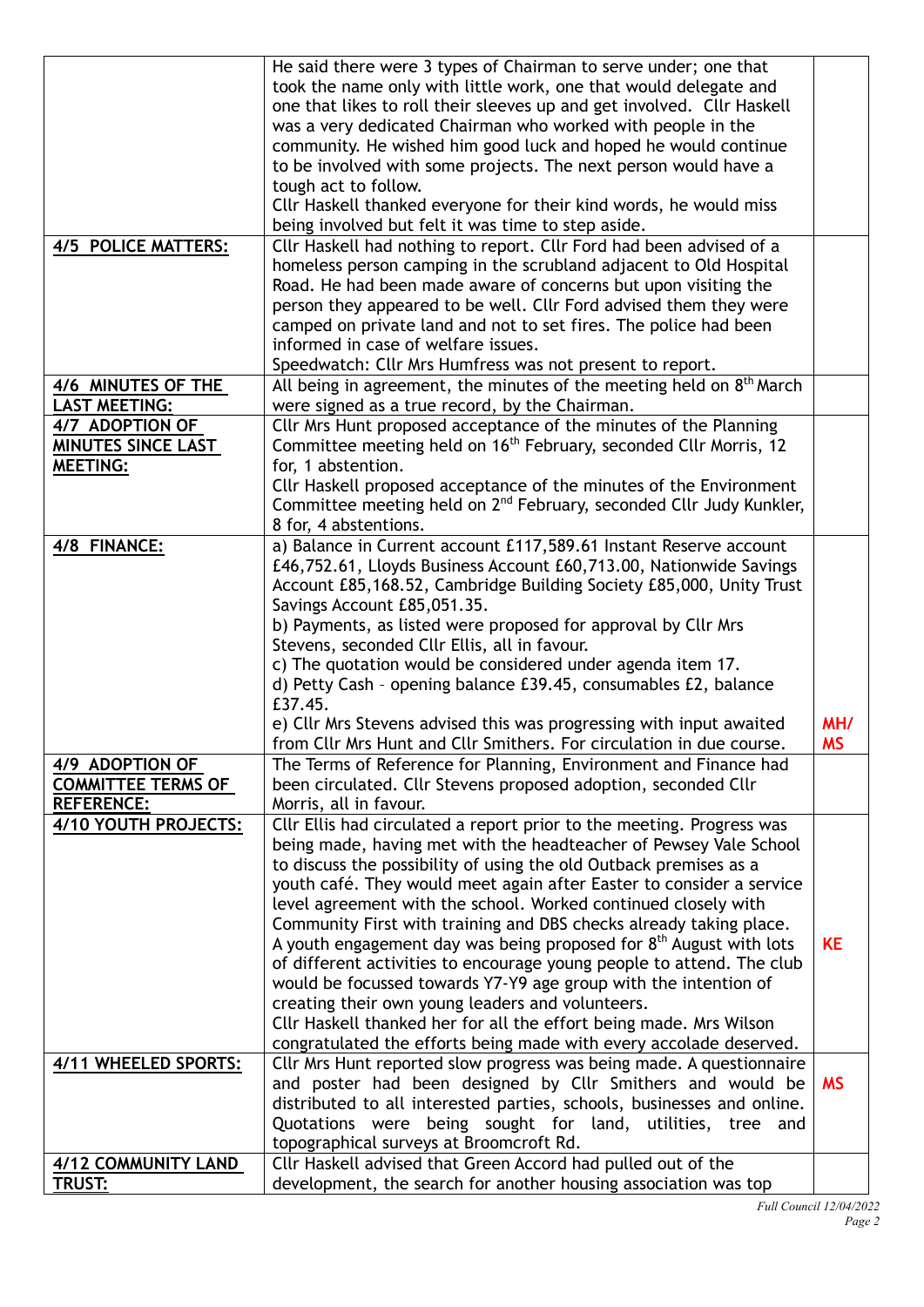|                                                 | priority. The agreement with the police estate should have been in<br>place by 31 <sup>st</sup> March with the deposit placed with CLT's solicitors. The<br>CLT had been awarded a £50,000 grant from the Neighbourhood<br>Planning Programme and would be managed by the Parish Council.<br>The CLT had also been successful in being awarded £38,500 to look<br>at the feasibility of potential renewable energy schemes, focussing<br>on the Campus, Primary School, Puddleducks and Pewsey Vale<br>School. A local expert consultancy firm would be doing this.<br>The Parish Council had previously signed a Memorandum of<br>Understanding in relation to the old toilet block. A new draft MOU<br>would be circulated, showing the removal of Green Accord. This was<br>agreed in principle.                                                                                           |           |
|-------------------------------------------------|-----------------------------------------------------------------------------------------------------------------------------------------------------------------------------------------------------------------------------------------------------------------------------------------------------------------------------------------------------------------------------------------------------------------------------------------------------------------------------------------------------------------------------------------------------------------------------------------------------------------------------------------------------------------------------------------------------------------------------------------------------------------------------------------------------------------------------------------------------------------------------------------------|-----------|
| 4/13 CLIMATE CHANGE:                            | Cllr Ellis and Cllr Mrs Cobbing had attended the online Climate<br>Change Conference. Cllr Mrs Cobbing had circulated a list of ideas to<br>consider for inclusion as part of a five-year development plan. The<br>needs of the community should be assessed, possibly through a<br>survey or a Climate Change event. The emphasis to be on what could<br>be done locally, what was already in place and what are people<br>interested in.<br>Cllr Morris suggested a water bottle refilling point and tree planting<br>were two ideas that could be brought in by the council which would<br>benefit the village and be environmentally friendly.                                                                                                                                                                                                                                            | KE/<br>cc |
| 4/14 PLATINUM JUBILEE:                          | Cllr Haskell reminded members there were two events; the family<br>fun day at the Coopers on 3 <sup>rd</sup> June and the Jubilee tea at the<br>Bouverie Hall on 5 <sup>th</sup> June. £300 had been awarded by the Area Board.<br>Discussion took place on a more permanent feature for the parish.<br>The river steps had met with some opposition so would no longer be<br>considered. Cllr Mrs Hunt had looked into horse sculptures,<br>particularly as this was one of the Queen's favourite pastimes.<br>Queen's View and bench at the railway end of the Scotchel would be<br>given further consideration, but it was agreed there was no rush.<br>The Clerk had obtained a quotation for the presentation water<br>bottles for the primary school and nursery age children in the<br>village, these were proposed by Cllr Mrs Stevens, seconded Cllr Judy<br>Kunkler, all in favour. | <b>AK</b> |
| 4/15 PEWSEY AVON<br><b>RIVER RESTORATION:</b>   | Cllr Kerry Pycroft was not present and the project discussion would<br>be postponed to the next Full Council.                                                                                                                                                                                                                                                                                                                                                                                                                                                                                                                                                                                                                                                                                                                                                                                 | <b>KP</b> |
| 4/16 PEWSEY VALE<br><b>FOOTBALL CLUB LEASE:</b> | Cllr Haskell stated that members would recall that all but one club<br>had increased the length of term of their lease which was needed to<br>assist obtaining grant funding from relevant organisations.<br>The senior football club had requested to increase their term up to<br>30 years which was exactly the same as the other clubs. He believed<br>there was no need to involve solicitors as there were just a few<br>additions relating to parking and floodlighting which he read out.<br>Cllr Haskell proposed acceptance of the request and additions,<br>seconded Cllr Mrs Hunt, all in favour.                                                                                                                                                                                                                                                                                 |           |
| 4/17 KING ALFRED<br>STATUE:                     | The statue was in need of repair and cleaning which had been done<br>periodically. Two quotations had been sought but only one had<br>responded.<br>Cllr Morris proposed acceptance of the quotation from James Long<br>(Masons) Ltd, seconded Cllr Judy Kunkler, all in favour.                                                                                                                                                                                                                                                                                                                                                                                                                                                                                                                                                                                                              |           |
| 4/18 DEFIBRILLATORS:                            | Cllr McGarry advised that 8 defibrillators that belonged to the Parish<br>Council were about to become out of date, with 7 of them having old<br>software that can no longer be updated. He had negotiated with<br>Community Heartbeat to replace 3 with unopened, returned items<br>with the new software included that were originally purchased in                                                                                                                                                                                                                                                                                                                                                                                                                                                                                                                                         |           |